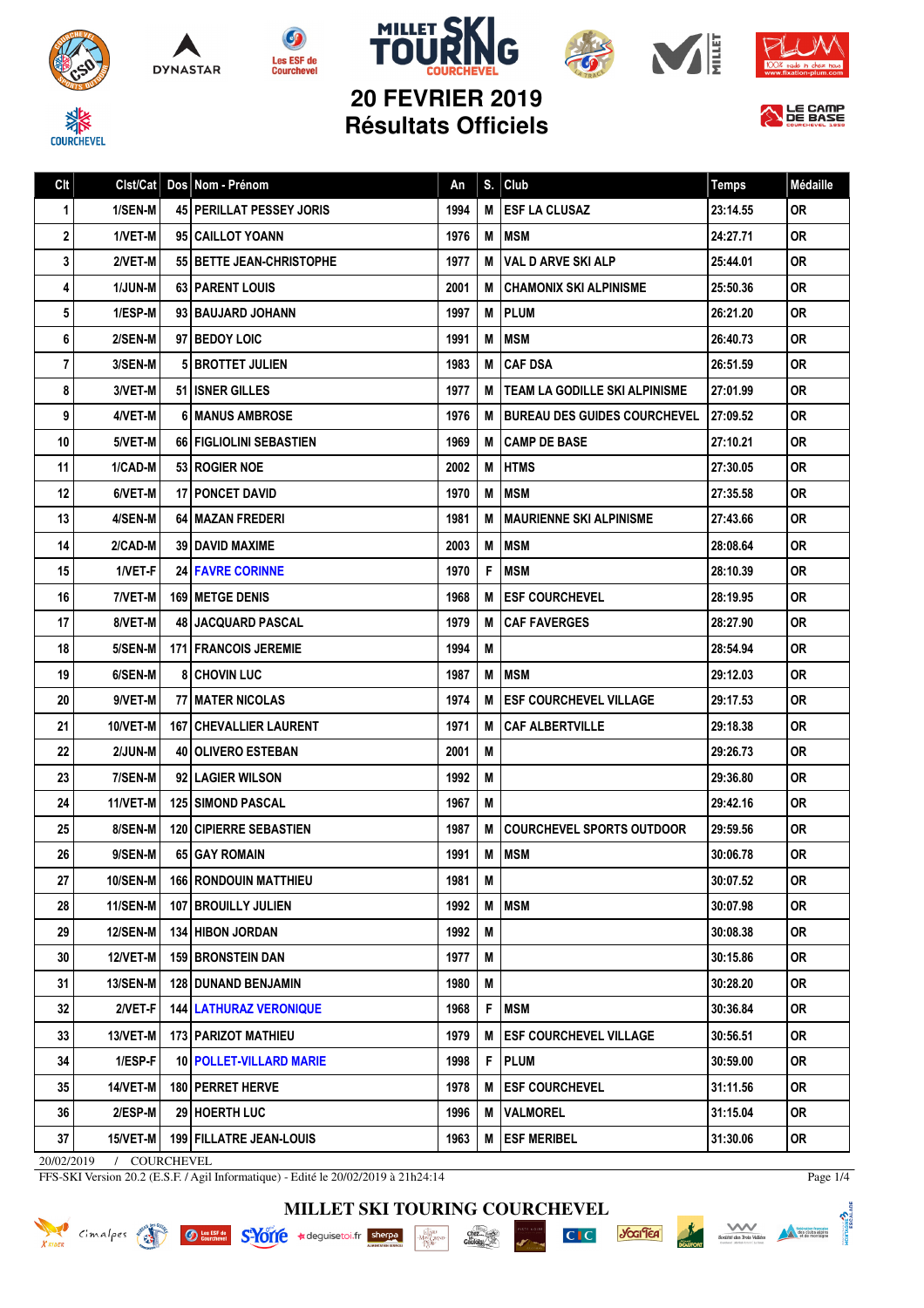| Clt | Clst/Cat        | Dos Nom - Prénom                     | An   | S. | Club                              | <b>Temps</b> | Médaille       |
|-----|-----------------|--------------------------------------|------|----|-----------------------------------|--------------|----------------|
| 38  | 1/SVET-M        | <b>267   DOMERGUE BERNARD</b>        | 1958 | M  | ESF AIME 2000                     | 31:40.85     | <b>OR</b>      |
| 39  | 16/VET-M        | <b>143 DAVID GREGORY</b>             | 1971 | M  | <b>MULTI SPORT PUSSY</b>          | 31:42.88     | <b>OR</b>      |
| 40  | 1/SEN-F         | <b>140 NODET ELSA</b>                | 1990 | F  |                                   | 31:44.16     | <b>OR</b>      |
| 41  | <b>14/SEN-M</b> | <b>178 CASACCIA FILIPPO</b>          | 1984 | M  | <b>MARMALADE SKI SCHOOL</b>       | 32:09.68     | <b>OR</b>      |
| 42  | 3/JUN-M         | 7   MILESI SYLVAIN                   | 2001 | M  | <b>CAF ALBERTVILLE</b>            | 32:12.81     | <b>OR</b>      |
| 43  | 3/VET-F         | <b>165 POMMAT STEPHANIE</b>          | 1976 | F  | <b>MSM</b>                        | 32:25.28     | 0R             |
| 44  | 17/VET-M        | 138   LAMOUREUX GUILLAUME            | 1979 | M  |                                   | 32:45.03     | <b>OR</b>      |
| 45  | 18/VET-M        | <b>183 FERVENTIN STEPHANE</b>        | 1967 | M  |                                   | 32:46.70     | <b>OR</b>      |
| 46  | 3/ESP-M         | <b>185 SADOUX JULIEN</b>             | 1997 | M  |                                   | 32:52.90     | <b>OR</b>      |
| 47  | 19/VET-M        | <b>177 PINET FREDERIC</b>            | 1977 | M  |                                   | 33:02.09     | <b>OR</b>      |
| 48  | 2/SVET-M        | <b>188   CHEDAL-ANGLAY JOSEPH</b>    | 1959 | M  | <b>COURCHEVEL SPORTS OUTDOOR</b>  | 33:09.04     | <b>OR</b>      |
| 49  | 3/SVET-M        | <b>105 LAPPRAND PIERRE</b>           | 1958 | M  | <b>CAF FAVERGES</b>               | 33:13.25     | <b>OR</b>      |
| 50  | 3/CAD-M         | <b>101 JUGAND KILLIAN</b>            | 2003 | М  | <b>CLUB DES SPORTS VALMOREL</b>   | 33:35.55     | <b>VERMEIL</b> |
| 51  | 4/JUN-M         | <b>38 BREMOND HUGO</b>               | 2001 | M  |                                   | 34:04.30     | <b>VERMEIL</b> |
| 52  | 20/VET-M        | <b>155 ROUSSIN JEREMY</b>            | 1976 | M  | <b>BOURGES HOCKEY SUR GAZON</b>   | 34:07.75     | <b>VERMEIL</b> |
| 53  | 21/VET-M        | <b>170 TOWNEND LEE</b>               | 1973 | M  | <b>SNOWRKSGAP</b>                 | 34:14.65     | <b>VERMEIL</b> |
| 54  | <b>15/SEN-M</b> | 176 SOULERE VINCENT                  | 1980 | M  |                                   | 34:21.54     | <b>VERMEIL</b> |
| 55  | 22/VET-M        | <b>118 TROLLIET STEPHANE</b>         | 1974 | M  |                                   | 34:42.98     | <b>VERMEIL</b> |
| 56  | <b>23/VET-M</b> | <b>72 IDE THIERSANT PASCAL</b>       | 1962 | M  | <b>COURCHEVEL SPORTS OUTDOOR</b>  | 35:09.11     | <b>VERMEIL</b> |
| 57  | 24/VET-M        | <b>291 I DURAND TERRASSON ROLAND</b> | 1960 | M  | <b>RADIO COURCHEVEL</b>           | 35:20.78     | <b>VERMEIL</b> |
| 58  | 1/CAD-F         | 281 BLANC ELISA                      | 2004 | F  |                                   | 35:24.93     | <b>VERMEIL</b> |
| 59  | 25/VET-M        | 192 VIALLY LAURENT                   | 1974 | M  | <b>CLUB DES SPORTS COURCHEVEL</b> | 35:44.96     | <b>VERMEIL</b> |
| 60  | 1/SVET-F        | <b>189   FAVRE ARMELLE</b>           | 1956 | F  | <b>ESF PRALOGNAN</b>              | 36:32.09     | <b>VERMEIL</b> |
| 61  | 16/SEN-M        | 108 GROMIER ARNAUD                   | 1982 | M  | <b>MSM</b>                        | 36:33.50     | <b>VERMEIL</b> |
| 62  | 4/VET-F         | 231 TEXIER MARILYNE                  | 1966 | F  | <b>CAF FAVERGES</b>               | 36:33.53     | <b>VERMEIL</b> |
| 63  | <b>17/SEN-M</b> | 233 CHAPUIS MICKAEL                  | 1985 | M  |                                   | 36:46.87     | <b>VERMEIL</b> |
| 64  | <b>18/SEN-M</b> | 247 SAMSON SEBASTIEN                 | 1990 | M  |                                   | 36:58.21     | <b>VERMEIL</b> |
| 65  | 26/VET-M        | 260 HATOT JULIEN                     | 1975 | M  |                                   | 37:10.27     | <b>VERMEIL</b> |
| 66  | 27/VET-M        | 230 BIRCH DAVID                      | 1968 | M  |                                   | 37:10.92     | <b>VERMEIL</b> |
| 67  | 19/SEN-M        | 137 ANDRE ARTHUR                     | 1990 | M  |                                   | 37:17.64     | <b>VERMEIL</b> |
| 68  | 20/SEN-M        | <b>113 VAN DAMME ANTOINE</b>         | 1994 | M  |                                   | 37:25.05     | <b>VERMEIL</b> |
| 69  | 4/SVET-M        | <b>227 BRUN BRUNO</b>                | 1953 | М  |                                   | 37:38.37     | <b>VERMEIL</b> |
| 70  | 2/SEN-F         | <b>145 LE ROUX PAULINE</b>           | 1990 | F  | <b>ESF COURCHEVEL VILLAGE</b>     | 37:54.64     | <b>VERMEIL</b> |
| 71  | <b>21/SEN-M</b> | 203 CHRZANOWSKI KRZYSZTOF            | 1992 | M  |                                   | 37:57.31     | <b>VERMEIL</b> |
| 72  | 3/SEN-F         | 235 GARCIN ALICE                     | 1990 | F  | <b>COURCHEVEL SPORTS OUTDOOR</b>  | 38:02.13     | <b>VERMEIL</b> |
| 73  | <b>22/SEN-M</b> | <b>149   MAGUIRE MILES</b>           | 1990 | M  |                                   | 38:02.90     | <b>VERMEIL</b> |
| 74  | 4/SEN-F         | 214 RENARD LAETITIA                  | 1985 | F  | <b>MSM</b>                        | 38:07.35     | <b>VERMEIL</b> |
| 75  | 5/SEN-F         | <b>243 MILLISCHER ANNE LISE</b>      | 1987 | F  | <b>VANOISE TARENTAISE</b>         | 38:08.30     | <b>VERMEIL</b> |
| 76  | 28/VET-M        | 179 BOUCHERAND YANNICK               | 1972 | M  | <b>ESF COURCHEVEL VILLAGE</b>     | 38:09.19     | <b>VERMEIL</b> |
| 77  | <b>29/VET-M</b> | <b>240   VACHERON JEAN-LAURENT</b>   | 1975 | M  |                                   | 38:16.40     | <b>VERMEIL</b> |
| 78  | 30/VET-M        | <b>244 LE TEXIER ERIC</b>            | 1972 | M  |                                   | 38:31.79     | VERMEIL        |
| 79  | 31/VET-M        | 208 SIDORENKO OLEG                   | 1966 | M  |                                   | 38:41.44     | <b>VERMEIL</b> |

20/02/2019 / COURCHEVEL

FFS-SKI Version 20.2 (E.S.F. / Agil Informatique) - Edité le 20/02/2019 à 21h24:14

Page 2/4

**MILLET SKI TOURING COURCHEVEL**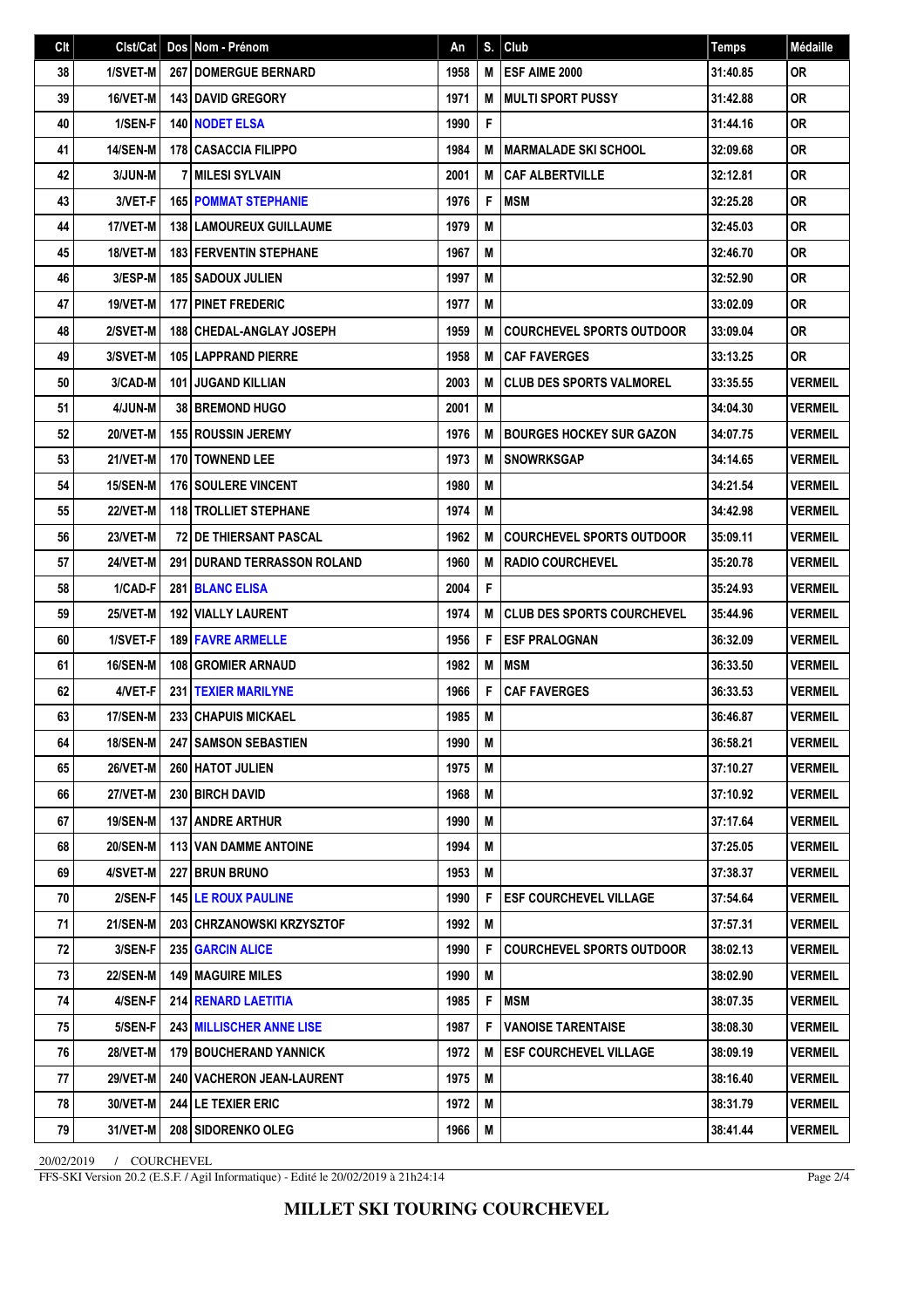| Clt |                 |     | Cist/Cat   Dos   Nom - Prénom         | An   | S. | $ $ Club                                | <b>Temps</b> | <b>Médaille</b> |
|-----|-----------------|-----|---------------------------------------|------|----|-----------------------------------------|--------------|-----------------|
| 80  | 5/JUN-M         |     | <b>284 EVRARD AXEL</b>                | 2001 | M  |                                         | 38:44.95     | <b>VERMEIL</b>  |
| 81  | 6/SEN-F         |     | <b>253 GRILLET SOPHIE</b>             | 1980 | F  |                                         | 38:53.07     | <b>VERMEIL</b>  |
| 82  | 32/VET-M        |     | <b>221 MOTTIER PHILIPPE</b>           | 1973 | M  |                                         | 39:53.01     | <b>VERMEIL</b>  |
| 83  | 5/VET-F         |     | <b>206 DOIX SEVERINE</b>              | 1976 | F  | <b>ESF COURCHEVEL</b>                   | 40:08.40     | <b>VERMEIL</b>  |
| 84  | 6/JUN-M         |     | <b>3 BOUVIER ROBIN</b>                | 2000 | M  |                                         | 40:25.84     | <b>VERMEIL</b>  |
| 85  | 5/SVET-M        |     | <b>202 AYASSE PHILIPPE</b>            | 1957 | М  |                                         | 40:50.63     | <b>VERMEIL</b>  |
| 86  | <b>23/SEN-M</b> |     | 220 PROJETTI PIERRE                   | 1984 | M  | CA VILLENAVE D'ORNON TRIATHLON 41:21.63 |              | <b>VERMEIL</b>  |
| 87  | <b>24/SEN-M</b> |     | <b>200   MARTIN DE BOUDARD PIERRE</b> | 1990 | M  |                                         | 41:22.66     | <b>VERMEIL</b>  |
| 88  | 6/SVET-M        |     | <b>226 PACHOD PATRICK</b>             | 1957 | M  | <b>ESF COURCHEVEL</b>                   | 41:41.37     | <b>VERMEIL</b>  |
| 89  | 33/VET-M        |     | 216 COLLARD EMMANUEL                  | 1971 | M  |                                         | 42:41.82     | <b>VERMEIL</b>  |
| 90  | <b>25/SEN-M</b> |     | 262 DAVOUST PAUL                      | 1987 | M  | <b>CAF ALBERTVILLE</b>                  | 42:49.43     | <b>ARGENT</b>   |
| 91  | 34/VET-M        |     | 268 PERRODO FRANCOIS                  | 1977 | M  |                                         | 43:04.77     | <b>ARGENT</b>   |
| 92  | 1/MIN-F         |     | 224 COLLIARD FLAVIE                   | 2005 | F  |                                         | 43:19.68     | <b>ARGENT</b>   |
| 93  | 1/BEN-M         |     | 204 GUYON LILIAN                      | 2007 | M  |                                         | 43:21.60     | <b>ARGENT</b>   |
| 94  | 2/MIN-F         |     | <b>225 NOLTE FLORINE</b>              | 2006 | F  | <b>CAF CHAMBERY</b>                     | 43:30.78     | <b>ARGENT</b>   |
| 95  | <b>26/SEN-M</b> |     | <b>172 PEZOUS BENOIT</b>              | 1986 | M  |                                         | 43:35.73     | <b>ARGENT</b>   |
| 96  | 7/SEN-F         |     | <b>228 EVEN LOLA</b>                  | 1989 | F  |                                         | 43:45.11     | <b>ARGENT</b>   |
| 97  | 35/VET-M        |     | 218 MARTIN STEFAN                     | 1965 | M  |                                         | 43:46.01     | <b>ARGENT</b>   |
| 98  | 36/VET-M        |     | <b>239 EVRARD GUILLAUME</b>           | 1977 | M  |                                         | 43:50.74     | <b>ARGENT</b>   |
| 99  | 6/VET-F         |     | 245 BIRCH GAIL                        | 1971 | F  |                                         | 43:51.43     | <b>ARGENT</b>   |
| 100 | 37/VET-M        |     | 297   GAUDET SERGE                    | 1962 | M  | <b>ESF COURCHEVEL</b>                   | 44:20.95     | <b>ARGENT</b>   |
| 101 | <b>27/SEN-M</b> | 287 | <b>GUYON LUDOVIC</b>                  | 1980 | M  |                                         | 44:34.49     | ARGENT          |
| 102 | 2/BEN-M         |     | <b>259 INOLTE TIMO</b>                | 2008 | M  |                                         | 44:53.12     | <b>ARGENT</b>   |
| 103 | 38/VET-M        |     | <b>209 MENARD BRUNI</b>               | 1974 | M  |                                         | 45:46.39     | <b>ARGENT</b>   |
| 104 | 39/VET-M        |     | 213 CASSAGNES CHARLES                 | 1972 | M  |                                         | 46:36.01     | <b>ARGENT</b>   |
| 105 | 40/VET-M        |     | <b>164 REDON STEPHANE</b>             | 1976 | M  |                                         | 46:55.81     | <b>ARGENT</b>   |
| 106 | 7/VET-F         |     | 242 SCARPETTA SEVERINE                | 1970 | F  |                                         | 46:56.92     | <b>ARGENT</b>   |
| 107 | 41/VET-M        |     | 222 PAIN FREDERIC                     | 1976 | М  |                                         | 47:26.00     | <b>ARGENT</b>   |
| 108 | 4/CAD-M         |     | 110 VAN DER MEERSCHEN ELIOTT          | 2003 | M  |                                         | 48:21.37     | <b>ARGENT</b>   |
| 109 | 1/JUN-F         |     | 215 COLLIARD MARINA                   | 2000 | F  |                                         | 48:26.45     | <b>ARGENT</b>   |
| 110 | 42/VET-M        |     | <b>122 FERREIRA RAPHAEL</b>           | 1977 | M  |                                         | 48:29.00     | <b>ARGENT</b>   |
| 111 | 43/VET-M        |     | 248   POIRIER GILLES                  | 1973 | M  |                                         | 48:49.99     | <b>ARGENT</b>   |
| 112 | 7/SVET-M        |     | <b>237 PRIN GUILLAUME</b>             | 1958 | M  | <b>ESF COURCHEVEL</b>                   | 49:39.38     | <b>ARGENT</b>   |
| 113 | <b>28/SEN-M</b> |     | <b>223 ROLD CHRISTOPHER</b>           | 1980 | M  |                                         | 49:48.92     | <b>ARGENT</b>   |
| 114 | 44/VET-M        |     | <b>292 RIOU VINCENT</b>               | 1972 | M  |                                         | 50:38.54     | <b>ARGENT</b>   |
| 115 | 8/VET-F         |     | 211   PAIN CHRISTELLE                 | 1974 | F  |                                         | 51:00.29     | <b>ARGENT</b>   |
| 116 | 4/ESP-M         |     | 238 ROSSERO AMAURY                    | 1996 | M  |                                         | 51:08.25     | <b>ARGENT</b>   |
| 117 | 8/SVET-M        |     | 207 ANDRE PATRICE                     | 1952 | M  |                                         | 51:36.87     | <b>ARGENT</b>   |
| 118 | 9/SVET-M        |     | 229 PROJETTI CLAUDE                   | 1955 | M  | <b>VILLEFRANCHE SUR SAONNE</b>          | 52:27.19     | <b>BRONZE</b>   |
| 119 | 9/VET-F         |     | 274 VERESKA TATIANA                   | 1972 | F  |                                         | 52:35.08     | <b>BRONZE</b>   |
| 120 | 45/VET-M        |     | 276   ABONDANCE ALAIN                 | 1966 | M  |                                         | 52:47.94     | <b>BRONZE</b>   |
| 121 | 46/VET-M        |     | 241 ERSHOV MICHA                      | 1966 | M  |                                         | 57:16.90     | <b>BRONZE</b>   |

20/02/2019 / COURCHEVEL

FFS-SKI Version 20.2 (E.S.F. / Agil Informatique) - Edité le 20/02/2019 à 21h24:14

Page 3/4

**MILLET SKI TOURING COURCHEVEL**